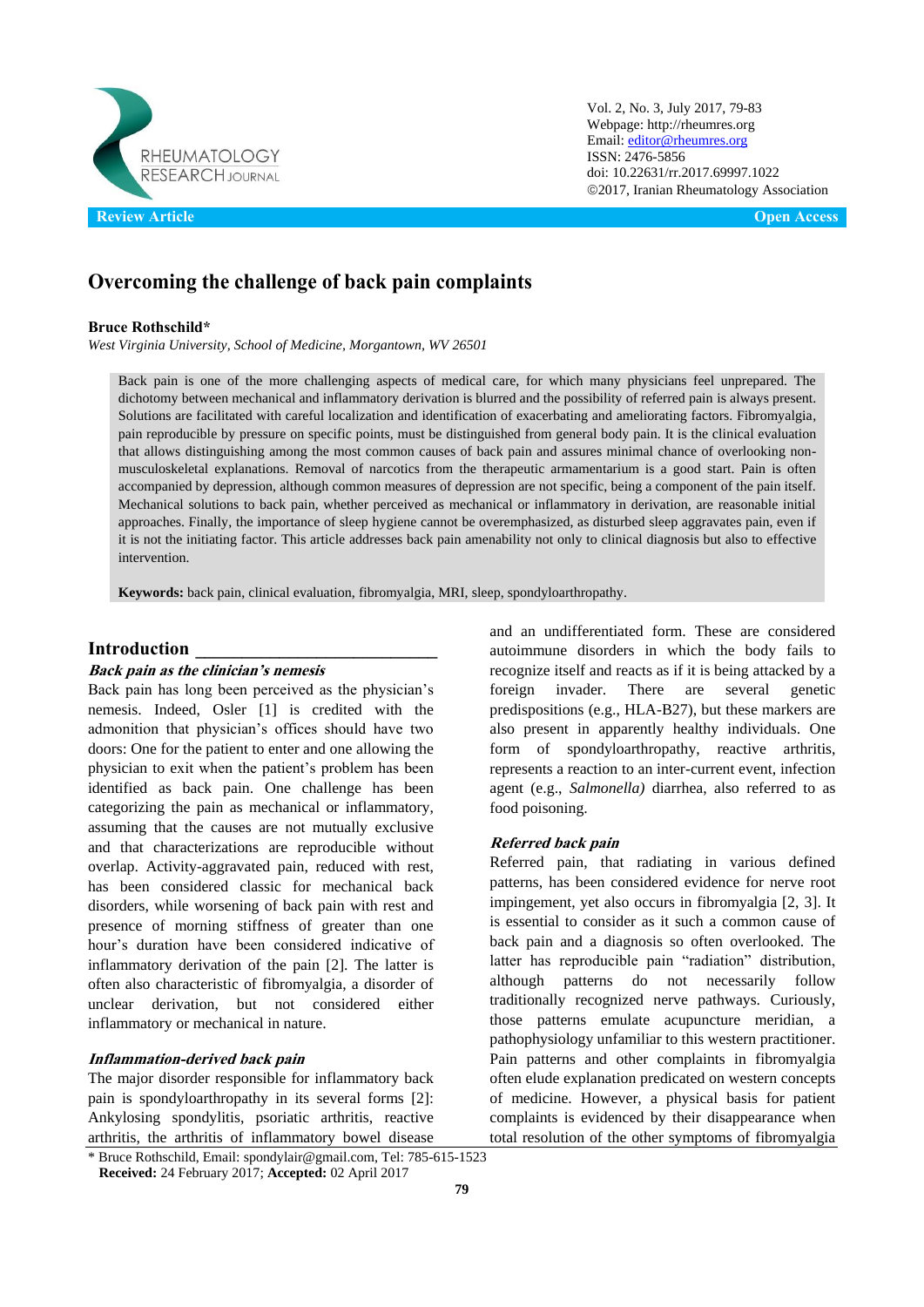is achieved. This resolution is not just of pain, but also of associated phenomena (e.g., irritable bowel syndrome, headaches).

### **Technician versus clinician**

Physician frustration is understandable as we are taught to treat identified problems, using evidence-based approaches and identification of the source of back pain (the problem) has traditionally proven elusive to investigation by standard tools. This has led some orthopedic surgeons to require a MRI before they will even schedule a patient with back pain. There perhaps is a logic to that approach as they are people of action, seeking to identify an actionable (at least surgically) problem. Just as many physicians (that some call serologists, rather than clinicians) have turned to blood tests as the first investigative approach for patients with musculoskeletal pain in general, so too has MRI been pursued at the expense of in depth clinical assessment. Sacroiliac joint findings on radiologic evaluation (e.g., MRI) have been considered a major diagnostic indicator for presence of spondyloarthropathy [2]. However, the limited sensitivity and specificity of all radiologic modalities (including MRI) is insufficient for confident diagnosis (see below).

# **Clinical investigation of back pain**

I suggest reemphasis on cultivation of clinical skills, despite their being less cost/time effective than for the physician to order tests, be they serologic or radiologic. Can the clinical evaluation be more efficient? Consider the following:

- 1. **Localization.** Have the patient point to where it hurts. Identification of lateral pelvic pain suggests involvement of one of the bursae (gluteus medius, gluteus minimus, subgluteus medius and subgluteus minimus) surrounding the greater trochanter. Tail bone localization suggests possible ischial bursitis. Actual low back localization is less diagnostically significant. The "it hurts everywhere" complaint is easier to diagnose when it is assured that the patient is reporting pain in each potential area (e.g., named joints/ muscles/ tendon insertions), requesting that the patient point to the pain's actual location(s) rather than depend upon the patient's terminology with all the latter's associated semantic variation. Patient's often use the term "hip" to report pain that is actually localized to what a physician would recognize (on pointing) as buttock, lateral pelvis and even low back.
- 2. **Referred or radiation of pain.** It is of course

essential to distinguish a contiguous course of pain from that involving multiple areas in a perceived distribution. Pain radiating down a leg may reflect nerve distribution or simply pain in the back, knee and foot, occurring simultaneously, but unconnected. The distribution provides insights which may direct assessment beyond that of routine approaches to physical examination.

3. **Exacerbation.** Pain worse with activity, reduced with rest, worse during the work week and relieved by work "holidays" is of course highly suggestive of its mechanical or postural derivation. The postural nature of work and exacerbation activities requires review. Of course, avocational activities may influence or even cause back pain, so full review of activities is important. One often elusive and controversial diagnosis is that of facet disease, yet pain exacerbation on retroflexion is highly suggestive. The general extensive review of systems is helpful. Nonmusculoskeletal causes of back pain are rare but often identifiable when the patient's full review reveals vascular symptoms and thrombotic events accompanying aneurysms, fatty food ingestion aggravation related to gall bladder disease, food effects related to ulcers, dysuria related to kidney infections, hematuria related to nephrolithiasis and weight loss related to cancer. This is in addition the fever that often accompanies infection.

# **General body pain**

Perhaps the most frustrating clinical complaint (for all involved- patients, people they interact with and the physicians involved in their care) is general body pain. The patient hurts everywhere. Of course, it is important to review specific locations. Patients may refer to pain in multiple joints as global pain. This may be a sign of systemic arthritis and needs to be distinguished from muscle pain and from actual generalized pain. The latter is often the description given by patients with fibromyalgia, while clarification limits the distribution axially. However, patients with fibromyalgia often have a referred pattern, which may be reported as quite generalized, but is reproduced/exacerbated by pressure on pertinent trigger points (but not at neutral areas). Trigger points are well-defined anatomical locations at which application of pressure reproduces the patient's symptomatology [2]. This is exemplified by the surgeon with low back pain, radiating to his thigh, who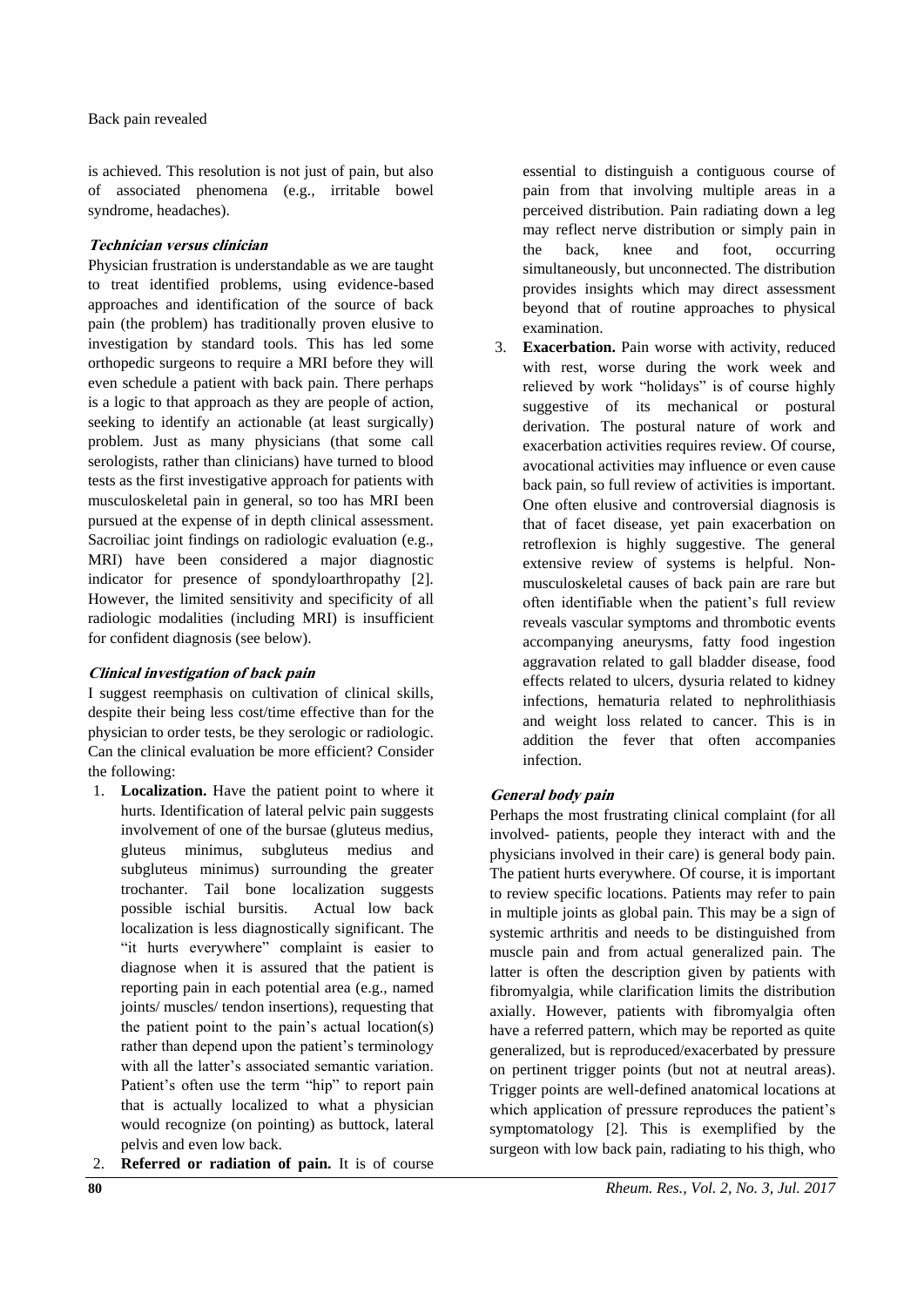reported pain relief with long operating room (OR) sessions. History revealed that he kept his wallet in his back pocket (except during surgery)-directly over a fibromyalgia trigger point. Wallectomy (not just closeting his wallet during OR sessions) was the solution and eliminated his pain.

There are perhaps three major diagnostic issues related to general body pain:

1. Fibromyalgia has been a controversial subject, compromised to a great extent by alternative diagnostic approaches. Originally identified by a reproducible pattern of tender or trigger points, and overlapping with the myofascial pain syndrome named by physiatrists, the name fibromyalgia has been applied to regional pain complaints, independent of trigger point detection. It is unclear that such application of the term is helpful, especially in distinguishing patients with what might be referred to as general body tenderness. Patients with classic fibromyalgia have disruption of rapid eye movement (REM) and stage 4 sleep, restoration of which often reduces or eliminates symptoms [2, 4].

Unfortunately narcotics interfere with accessing those sleep states and actually compromise any benefit that might be achieved with stage IV enhancing hypnotics (i.e., ambien, restoril, lunesta) intervention [4, 5]. Injection of trigger points with lidocaine or electroacupuncture applied to these points (which incidentally represent acupuncture meridian) is often effective with patients with fibromyalgia, but not those with general body tenderness. The latter comprises a group of individuals who essentially perceive touch sensation as pain, recognized as general body tenderness or mechanical allodyna [6, 7]. Reducing pain perception with narcotics or analgesics has no significant benefit. Traditional approaches are ineffective. Narcotics only "dull" the individual, not the pain. It is unknown if psychotherapy or hypnosis will impact those patients, but the clinical solution would seem to require altering perception.

Notation of alteration of immune modulator levels in depressed individuals afflicted with chronic back pain may also afford an opportunity for innovative therapeutic approaches. Tumor necrosis factor alpha (TNF $\alpha$ ) and interleukin six (IL-6) levels are elevated in depression [8] and

correlate with reduced therapeutic responsiveness, psychological well-being and quality of life [9], while interleukin 17 (IL-17) levels correlate with anxiety [10] and neuropathic pain [11].

- 2. Depression is a controversial aspect of fibromyalgia, a subject confounded as the criteria typically used for diagnosis of depression are also inherent components of pain itself. While narcotics dull mental function and antidepressants have their own set of risks, an intriguing suggestion has been use of ketamine [12]. It is unclear if the reduction of level of depression is related to reduced pain or to the high related to its use, that high potentially initiating subsequent substance abuse [13].
- 3. A diagnostic challenge may be individuals with an agenda, whether for disability or as narcotic seeking behavior. There latter can be avoided by proscribing narcotics. There seems to be no evidence that they are more effective than nonnarcotic analgesics and actually compromise symptom resolution. Disability-seeking behavior can be recognized by full visit surveillance (from car to office) and reproducibility of findings. This is especially recognizable for fibromyalgia diagnoses, as two point sensory discrimination is insufficient to distinguish trigger and neutral points in the back [3]. Thus, reproducibility of pain response and lack of pain initiation by pressure at neutral points allow confident diagnosis of fibromyalgia, while inability to distinguish pain production at trigger and neutral points suggests either general body pain or a patient agenda.

# **Diagnosis of spondyloarthropathy**

The challenge is no less for what has been categorized as inflammatory back pain, that related to ankylosing spondylitis, a subset of a larger set of related disorders referred to as spondyloarthropathy. Stereotypically perceived as back pain worsened with rest, improved with activity, associated with morning stiffness, limited back motion, radiologic evidence of sacroiliitis and a positive lab test- presence of HLA-B27. Unfortunately, that image compromises its accurate recognition. While HLA-B27 is present in 50-90% of individuals with back involvement (not all individuals with spondyloarthropathy have axial joint disease), one in seven Caucasians and one in twenty five African Americans also are positive for HLA-B27. Given the population prevalence of spondyloarthropathy, 98 out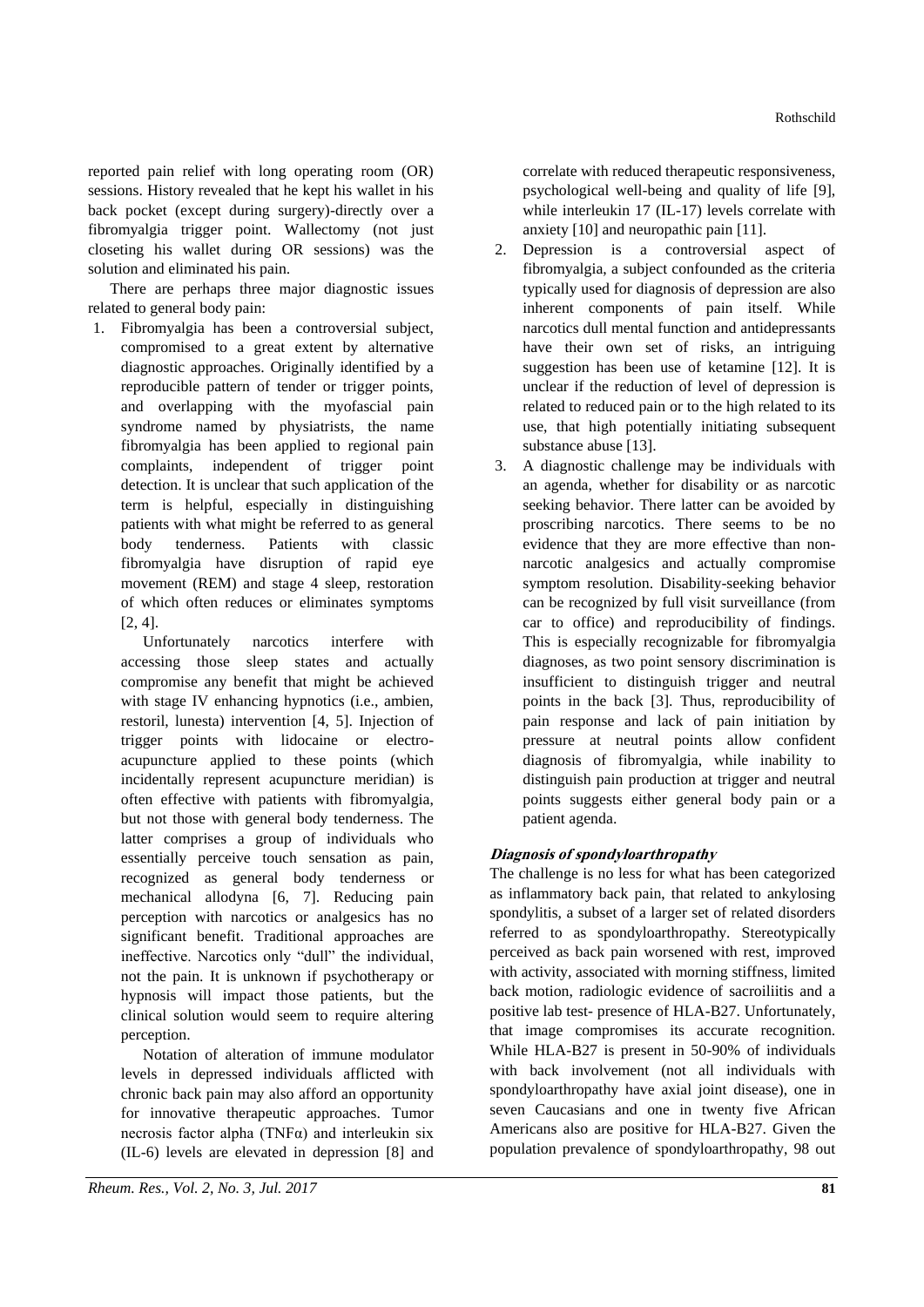of every 100 Caucasians with HLA-B27 are actually unafflicted by that disease [14, 15]! So, such serologic diagnosis cannot be supported. Radiologic evidence of sacroiliitis seems an obvious indicator, but can it be "trusted"? The non-planar nature of the sacroiliac joint led to recommendation of a variety of x-ray positioning. Unfortunately, that proved problematic. A study of skeletons revealed apparent fusion of the sacroiliac joints when the components were freely movable and fused joints often did not so appear on xray [16]. The same study revealed similar reliability problems with computed tomography and magnetic resonance imaging has also proven problematic. Periarticular edema proved to also be an unreliable indicator of the inflammatory involvement understood to be the primary pathophysiology of sacroiliitis [17]. Radiologic modalities (including MRI) seem to have insufficient resolution for confident recognition of sacroiliac joint disease.

Thus, we are left with diagnosis predicated on clinical skills. In the absence of accompanying peripheral joint disease, perhaps limited back motion is the major diagnostic clue. The morning stiffness of greater than an hour's duration, so characteristic of spondyloarthropathy, is also common in individuals with fibromyalgia. So it does not have unequivocal diagnostic significance. Assessment of forward flexion (Schöber test), lateral bending and flexion deformity (Flech test) are most diagnostic for spondyloarthropathy.

Spondyloarthropathy is considered an inflammatory disorder, but it is difficult to separate inflammation from mechanical sources of pain. Back pain in individuals with spondyloarthropathy may not be totally inflammatory in derivation. Pain persists in those with the ankylosing spondylitis variety until total fusion occurs, precluding spinal motion. It is suggested that the mechanical disadvantage produced by the abnormal posture (propensity to flexion deformity) of the disease stresses back muscles, leading to fatigue and pain. Anti-inflammatory and even biologic agents (e.g., tumor necrosis factor inhibitors) have been used to treat such pain, yet a mechanical approach is often

also as effective: Back extension exercises appear to relieve related pain. However, all benefits of such a program are apparently precluded if flexion activities are not proscribed and avoided.

#### **Summary \_\_\_\_\_\_\_\_\_\_\_\_\_\_\_\_\_\_\_\_\_\_\_\_\_\_\_\_**

It is the clinical evaluation that allows distinguishing among the most common causes of back pain and assures minimal chance of overlooking nonmusculoskeletal explanations. Independent of one's attitude related to the diagnosing fibromyalgia, there seems to be little risk to recognizing and treating sleep disturbance. After all, sleep disturbance is one of the least generally addressed compromises of general health and function [5] and a good night's sleep (REM and stage IV) made such a difference in our training days. Introducing back exercises, whether conditioning for mechanical back pain or extension with avoidance of flexion activities for inflammatory disease, is costeffective and may eliminate need for analgesic approaches. Over the years, several non-steroidal antiinflammatory agents have proven as effective as narcotics [18], so one consideration is total avoidance of narcotic prescription. One can thus avoid the complications (both medical and legal) of their use and concentrate on what is actually responsible for the patient's complaints.

Related to the latter, it is essential to distinguish what has been referred to as engrams (brain patterns related to previous experience) from ongoing pain production. Sometimes longstanding pain results in continued brain perception/memory, even if the responsible physiologic process itself is no longer present. Such engrams and other misperceptions are not amenable to pain medication and require modification (e.g., behavioral) approaches. We all want to reduce pain and suffering and improve the quality of life for the patients we serve. It is our clinical skills which allow us to be successful in that endeavor.

# **Conflicts of interest**

The author declares no conflicts of interest.

# **References\_\_\_\_\_\_\_\_\_\_\_\_\_\_\_\_\_\_\_\_\_\_\_\_\_\_\_\_\_\_\_\_\_\_\_\_\_\_\_\_\_\_\_\_\_\_\_\_\_\_\_\_\_\_\_\_\_\_\_\_\_\_\_\_\_\_\_\_\_\_**

| 1. | Osler W. The Principles and<br>Practice of Medicine. Appleton |    | Can one distinguish it from<br>simulation? <i>J Rheum</i> 2001; 28: |    | of normal sleep physiology versus<br>sedation in management of sleep |                   |  |
|----|---------------------------------------------------------------|----|---------------------------------------------------------------------|----|----------------------------------------------------------------------|-------------------|--|
|    | Press, New York, USA, 1892.                                   |    | 2762-3.                                                             |    | disorders                                                            | and fibromyalgia. |  |
| 2. | Rothschild BM. Rheumatology:                                  | 4. | Rothschild BM.<br>Zolpidem                                          |    | <b>Rheumatologist</b> 2015; $9(6)$ : 67.                             |                   |  |
|    | A Primary Care Approach.                                      |    | efficacy in fibromyalgia. $J$                                       | 6. | Abraira VE, Ginty DD. The                                            |                   |  |
|    | Yorke Medical Press, New York,                                |    | <b>Rheum</b> 1997; 24: 1012.                                        |    | sensory neurons of touch. Neuron                                     |                   |  |
|    | USA, 1982.                                                    |    | Rothschild BM. To<br>sleep,                                         |    | 2013:79:                                                             | $618-39$ . doi:   |  |
| 3. | Rothschild BM. Fibromyalgia:                                  |    | perchance to dream Restoration                                      |    | 10.1016/j.neuron.2013.07.051.                                        |                   |  |

**82** *Rheum. Res., Vol. 2, No. 3, Jul. 2017*